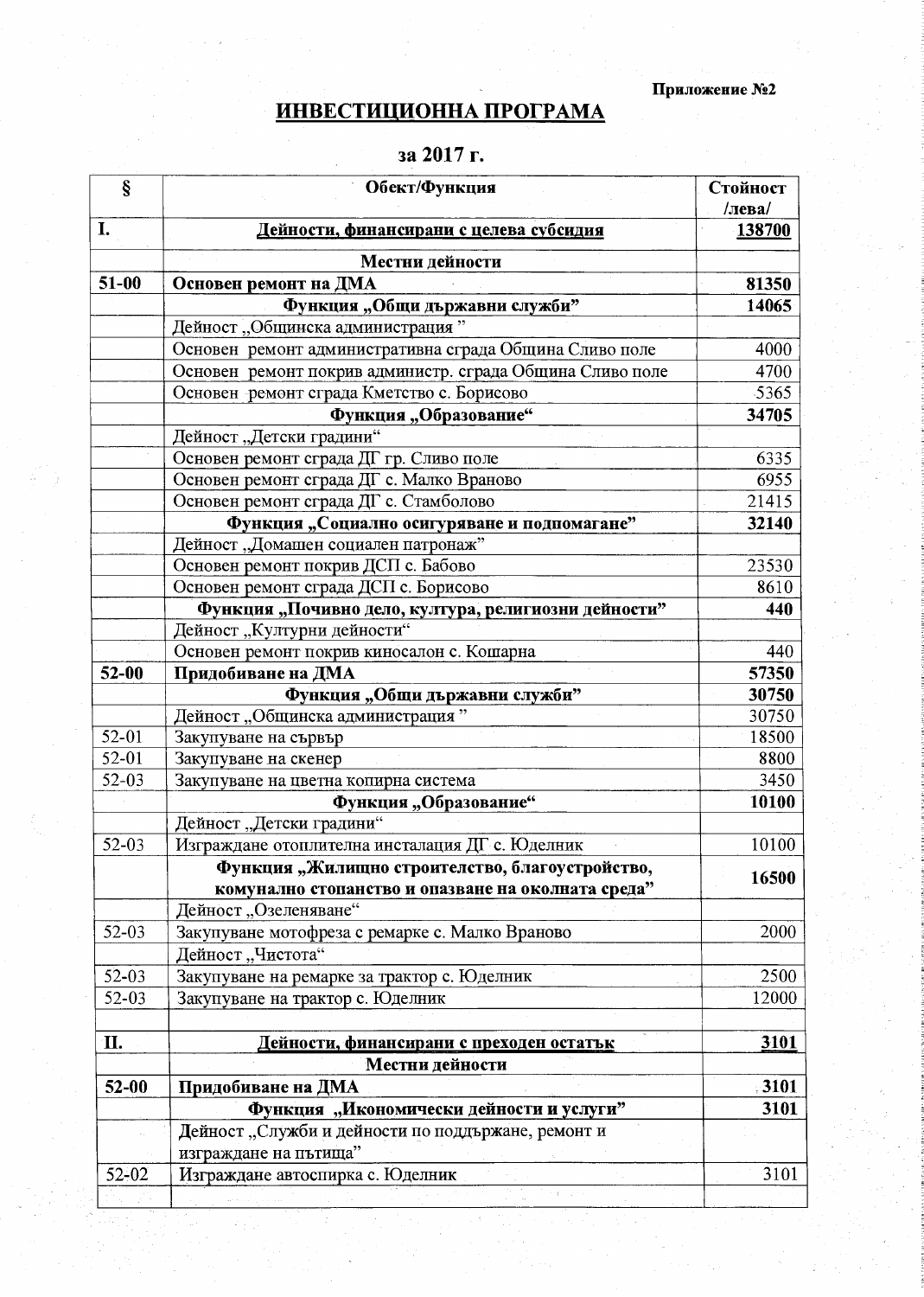|           | Приложение №2                                                  |        |  |  |
|-----------|----------------------------------------------------------------|--------|--|--|
| Ш.        | Дейности, финансирани със собствени средства                   | 553546 |  |  |
|           | Местни дейности                                                |        |  |  |
| $51 - 00$ | Основен ремонт на ДМА                                          | 48150  |  |  |
|           | Функция "Жилищно строителство, благоустройство, кому-          |        |  |  |
|           | нално стопанство и опазване на околната среда"                 | 2925   |  |  |
|           | Дейност "Озеленяване"                                          |        |  |  |
|           | Основен ремонт паркова беседка с. Кошарна                      | 2925   |  |  |
|           | Функция "Почивно дело, култура, религиозни дейности"           | 40490  |  |  |
|           | Дейност "Културни дейности"                                    |        |  |  |
|           | Основен ремонт покрив киносалон с. Кошарна                     | 10490  |  |  |
|           | Основен ремонт киносалон с. Г. Враново                         | 30000  |  |  |
|           | Функция "Икономически дейности и услуги"                       | 4735   |  |  |
|           | Дейност "Служби и дейности по поддържане, ремонт на пътища"    |        |  |  |
|           | Основен ремонт автоспирка с. Ряхово                            | 4735   |  |  |
| $52 - 00$ | Придобиване на ДМА                                             | 505396 |  |  |
|           | Функция "Социално осигуряване и подпомагане"                   | 4000   |  |  |
|           | Дейност "Домашен социален патронаж"                            |        |  |  |
| 52-05     | Закупуване фурна за ДСП с. Ряхово                              | 4000   |  |  |
|           | Функция "Жилищно строителство, благоустройство, кому-          | 349450 |  |  |
|           | нално стопанство и опазване на околната среда"                 |        |  |  |
|           | Дейност "Чистота"                                              |        |  |  |
| $52 - 04$ | Закупуване на сметосъбиращ камион - 2 бр.                      | 304450 |  |  |
|           | Дейност "Други дейности жилищно строителство, благоустрой-     |        |  |  |
|           | ство, комунално стопанство и опазване на околната среда"       |        |  |  |
| 52-06     | Проектиране и изграждане на обществена тоалетна                | 45000  |  |  |
|           | Функция "Почивно дело, култура, религиозни дейности"           | 50226  |  |  |
|           | Дейност "Спортна база"                                         |        |  |  |
| $52 - 06$ | Проект. и изгр. на детска площадка гр. Сливо поле, кв. Сливица | 10000  |  |  |
| $52 - 06$ | Проект. и изгр. на детска площадка с. Борисово                 | 10000  |  |  |
| 52-06     | Проект. и изгр. на детска площадка с. Г. Враново               | 10000  |  |  |
| $52 - 06$ | Проект. и изгр. на детска площадка с. М. Враново               | 10000  |  |  |
|           | Дейност "Дейности по почивното дело и социалния отдих"         |        |  |  |
| 52-03     | Изграждане ограда ТИЦ                                          | 10226  |  |  |
|           | Функция "Икономически дейности и услуги"                       | 101720 |  |  |
|           | Дейност "Служби и дейности по поддържане, ремонт на пътища"    |        |  |  |
| $52 - 03$ | Асфалтиране паркинг пред автоспирка гр. Сливо поле             | 100000 |  |  |
| 52-02     | Изграждане автоспирка с. Юделник                               | 1720   |  |  |
| IV.       | Ремонти на обекти от общинската пътна мрежа-                   | 212700 |  |  |
|           | <u>финансирани с целева субсидия от РБ</u>                     |        |  |  |
|           | Местни дейности                                                |        |  |  |
| $51 - 00$ | Основен ремонт на ДМА                                          | 212700 |  |  |
|           | Функция, Мкономически дейности и услуги"                       | 212700 |  |  |
|           | Дейност "Служби и дейности по ремонт и изгр. на пътища"        |        |  |  |
|           | Общински път RSE1173-Ряхово-Бабово-Г.Враново-М.Враново         | 212700 |  |  |
|           | ВСИЧКО КАПИТАЛОВИ РАЗХОДИ                                      | 908047 |  |  |